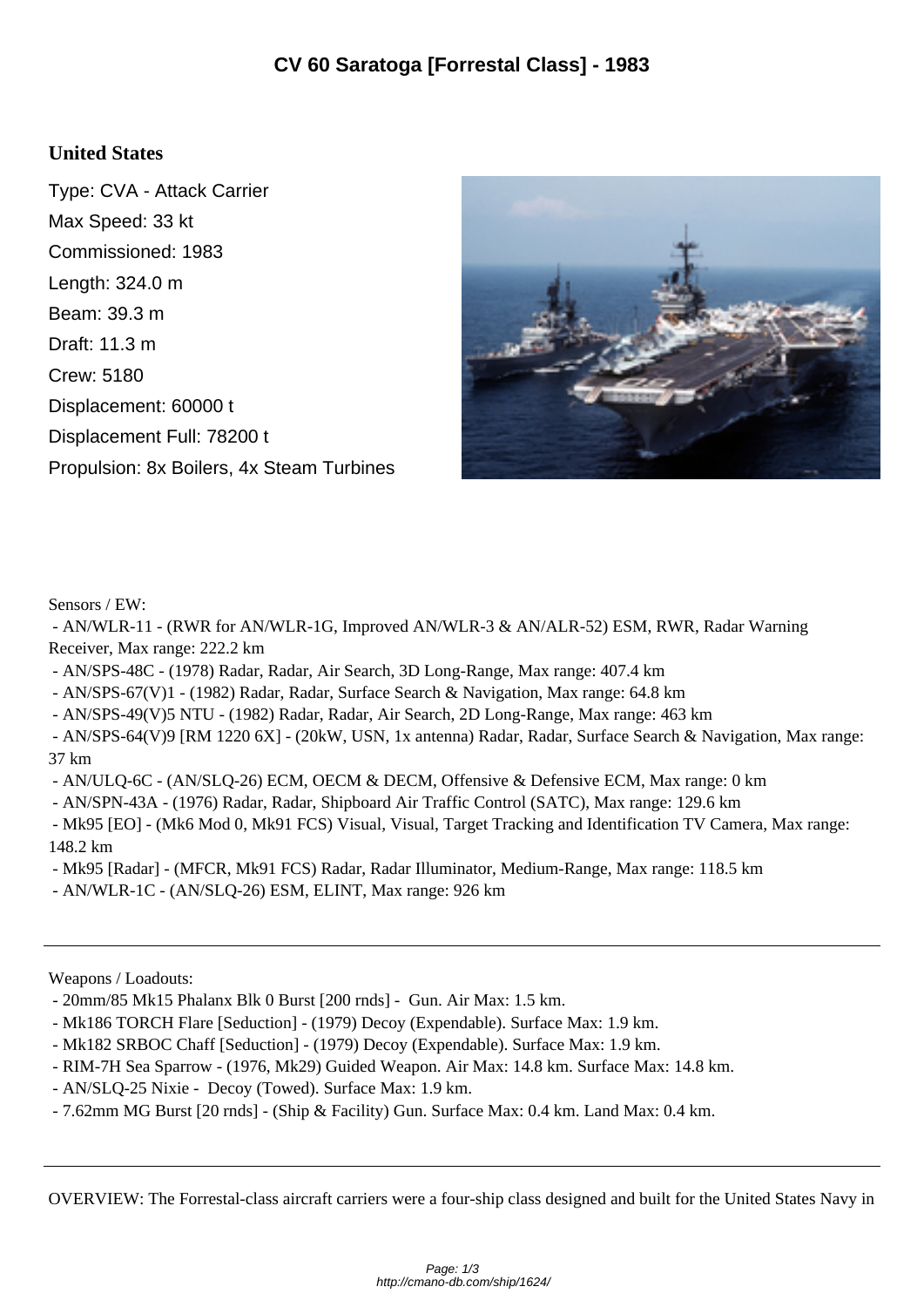the 1950s. It was the first class o[f so-called supercarriers, combining high tonnage, deck](http://cmano-db.com/ship/1624/)-edge elevators and an angled deck. The first ship was commissioned in 1955, the last decommissioned in 1998.

DETAILS: The Forrestal class was the first completed class of "supercarriers" of the Navy, so called because of their then-extraordinarily high tonnage (75,000 tons, 25% larger than the post-World War II-era Midway class), full integration of the angled deck (Forrestal and Saratoga were laid down as axial deck carriers and converted to angled deck ships while under construction; Ranger and Independence were laid down as angled deck ships and had various minor improvements compared to the first two), a very large island and most importantly their extremely strong air wing (80-100 jet aircraft, compared to 65-75 for the Midway class and fewer than 50 for the Essex class). Compared to the Midway class, the Forrestals were 100 feet (30 m) longer and nearly 20 feet (6 m) wider abeam, resulting in a far more stable and comfortable aircraft platform even in very rough weather. When commissioned, the Forrestal-class ships had the roomiest hangar decks and largest flight decks of any carrier ever built. Because of their immense size they were built to a new, deep-hulled design that incorporated the armored flight deck into the hull (previous American design practice was to design the flight deck as superstructure). This was a very similar structural design as used on British "armored" carriers, and grew out of the requirement for such a very large carrier, because carrying the strength deck at the flight deck level produced a stronger and lighter hull. The Midway-class ships sat very low in the water and were poor sea boats through their long careers; they were very wet forward and their aviation characteristics were poor. The deeper Forrestal hull allowed the ships more freeboard and better seakeeping. The Forrestal-class carriers, like the Midway class that preceded it, were designed with armored flight decks.

Forrestal-class ships were the first examples of supercarriers and thus not quite a perfected design; their elevators in particular were badly arranged for aircraft handling. The portside elevator, a relic of the original axial-deck design, was especially poorly suited, as it was located at the fore end of the angled deck, in the landing path as well as the launch path of aircraft from the #3 and #4 catapults. The subsequent Kitty Hawk class moved the portside elevator to the aft end of the angle and reversed the position of the island and the second starboard elevator, vastly improving aircraft handling. The sponson-mounted guns suffered from poor range and complicated firing arcs, and were located in very wet and thus nearly useless positions in the bow and stern. They were removed after only a few years and were later replaced by missiles and much later by close-in weapon systems (CIWS). The aft guns in Forrestal lasted until the fire in 1967, then were removed and eventually replaced by missiles in the mid-70s.

The original design of the Forrestal-class ships would have had a very small, retractable island; this design had numerous problems (the mechanism to raise and lower the island was never perfected before the angled deck was added to the design) and smoke fouling of the deck was expected to be a severe problem due to lack of adequate venting. The redesign to an angled deck allowed a very large island, much larger than on previous carriers, giving unprecedented flexibility and control in air operations.

## TYPE: Aircraft Carrier.

SPECIFICATION: Displacement: 60,000 tons || Length: 1,070 ft (330 m) || Beam: 129 ft 4 in (39.42 m) || Draft: 35 ft 9 in (10.90 m) || Propulsion: Steam turbines @ 280,000 shp || Complement: 4,378.

PERFORMANCE: Speed: 34 knots (63 km/h).

SENSORS: AN/SPG-53A Fire Control Radar || AN/SPN-35A Shipboard ATC || AN/SPS-10B Surface Search Radar || AN/SPS-37 2D Long Range Air Search || AN/SPS-8A Height Finding Radar || Furuno Surface Search Radar || AN/WLR-1 ESM || AN/ULQ-6A Offensive/Defensive ECM.

ARMAMENT: (8) 5 in/54 caliber Mark 42 guns || (3) 8 cell NATO Sea Sparrow Mark 29 missile launchers || (3) 20 mm Phalanx CIWS Mark 15 guns.